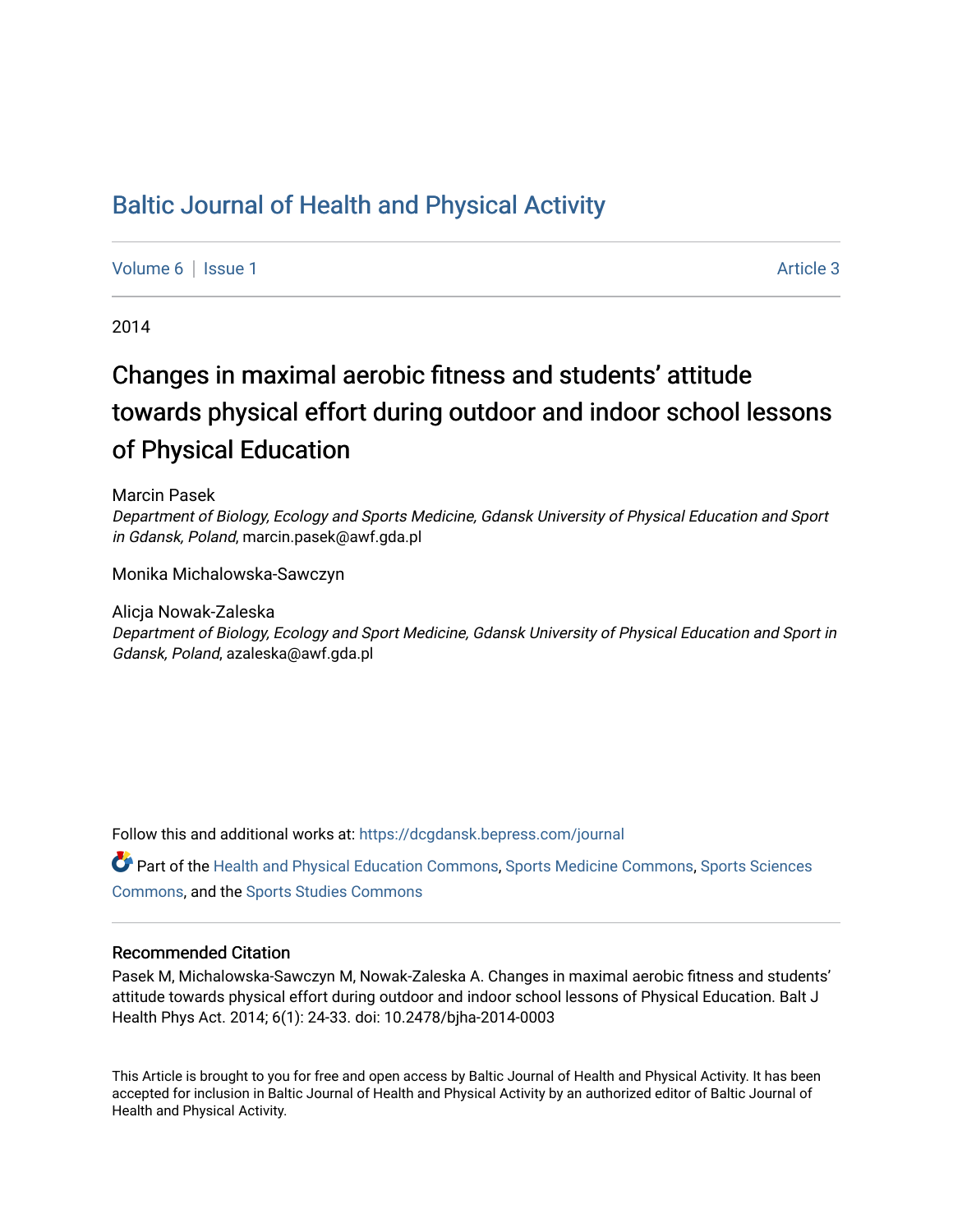

DOI: 10.2478/bjha-2014-0003

|                                                                                                                                                                                        | <b>Changes in maximal aerobic fitness</b><br>and students' attitude towards physical effort<br>during outdoor and indoor school lessons<br>of Physical Education                                                                                                                                                                                                                                                                                                                                                                                                                                                                                                                                                                                                              |  |  |  |  |  |  |  |
|----------------------------------------------------------------------------------------------------------------------------------------------------------------------------------------|-------------------------------------------------------------------------------------------------------------------------------------------------------------------------------------------------------------------------------------------------------------------------------------------------------------------------------------------------------------------------------------------------------------------------------------------------------------------------------------------------------------------------------------------------------------------------------------------------------------------------------------------------------------------------------------------------------------------------------------------------------------------------------|--|--|--|--|--|--|--|
| <b>Authors' Contribution:</b><br>A - Study Design<br>B - Data Collection<br>C - Statistical Analysis<br>D - Data Interpretation<br>E - Manuscript Preparation<br>F - Literature Search | Marcin Pasek ABCDEF, Monika Michalowska-Sawczyn ADEFG,<br>Alicja Nowak-Zaleska ADEF<br>Gdansk University of Physical Education and Sport in Gdansk, Poland                                                                                                                                                                                                                                                                                                                                                                                                                                                                                                                                                                                                                    |  |  |  |  |  |  |  |
| G - Funds Collection                                                                                                                                                                   | Key words: endurance, mood, feeling, effort fatigue, attitudes, Physical Culture.                                                                                                                                                                                                                                                                                                                                                                                                                                                                                                                                                                                                                                                                                             |  |  |  |  |  |  |  |
| Background:                                                                                                                                                                            | <b>Abstract</b><br>The aim of the research was to determine an influence of an increased number of<br>outdoor lessons of Physical Education on aerobic fitness and to evaluate students'                                                                                                                                                                                                                                                                                                                                                                                                                                                                                                                                                                                      |  |  |  |  |  |  |  |
| <b>Material/Methods:</b>                                                                                                                                                               | attitude towards endurance efforts.<br>In the presented research project a group of students participated in a school pro-<br>gram of Physical Education on the basis of a higher number of lessons realized in the<br>natural environment in the vicinity of school. The subjects were a group of 220 stu-<br>dents from 4 schools of the Pomeranian Voivodeship, who were subjected to initial<br>and final measurements during two school years. The most important assumption of<br>the research stated better effects of outdoor classes of Physical Education in com-<br>parison with indoor classes and the shortage of experimental factor influence on the<br>correlation change between objective and subjective indices of fitness and attitudes<br>related to it. |  |  |  |  |  |  |  |
| Results:                                                                                                                                                                               | In the experimental group the most distinct differences between initial and final tests<br>concerned the endurance measurement, similarly to the control group in which, how-<br>ever, the improvement in the final test was less noticeable. The correlation among<br>three analyzed variables was significant for both research groups. The comparison of<br>results of students from the experimental and the control groups demonstrates a posi-<br>tive influence of outdoor lessons on the level of endurance and, to a lower degree, on<br>the feeling of effort fatigue and mood.                                                                                                                                                                                     |  |  |  |  |  |  |  |
| <b>Conclusions:</b>                                                                                                                                                                    | The research was conducted with a use of three research tools: the mood scale,<br>Cooper's test and the subjective fatigue feeling with finished effort scale that allow a<br>positive verification of the presented hypothesis, which should be an encouragement<br>for wider practicing of innovative activities to bring closer the assumed aims of Physi-<br>cal Education to the aims actually achieved.                                                                                                                                                                                                                                                                                                                                                                 |  |  |  |  |  |  |  |
| Word count: 3,992<br>Tables: 4<br>Figures: 3<br>References: 33                                                                                                                         | Received: March 2013<br>Accepted: March 2014<br>Published: March 2014                                                                                                                                                                                                                                                                                                                                                                                                                                                                                                                                                                                                                                                                                                         |  |  |  |  |  |  |  |
| <b>Corresponding author:</b><br>Dr Marcin Pasek                                                                                                                                        |                                                                                                                                                                                                                                                                                                                                                                                                                                                                                                                                                                                                                                                                                                                                                                               |  |  |  |  |  |  |  |

Gdansk University of Physical Education and Sport, Dep. of Biology, Ecology and Sports Medicine Kazimierza Górskiego St. 1, 80-336 Gdańsk

Phone: +48 58 554-71-32 e-mail: mpasek@awf.gda.pl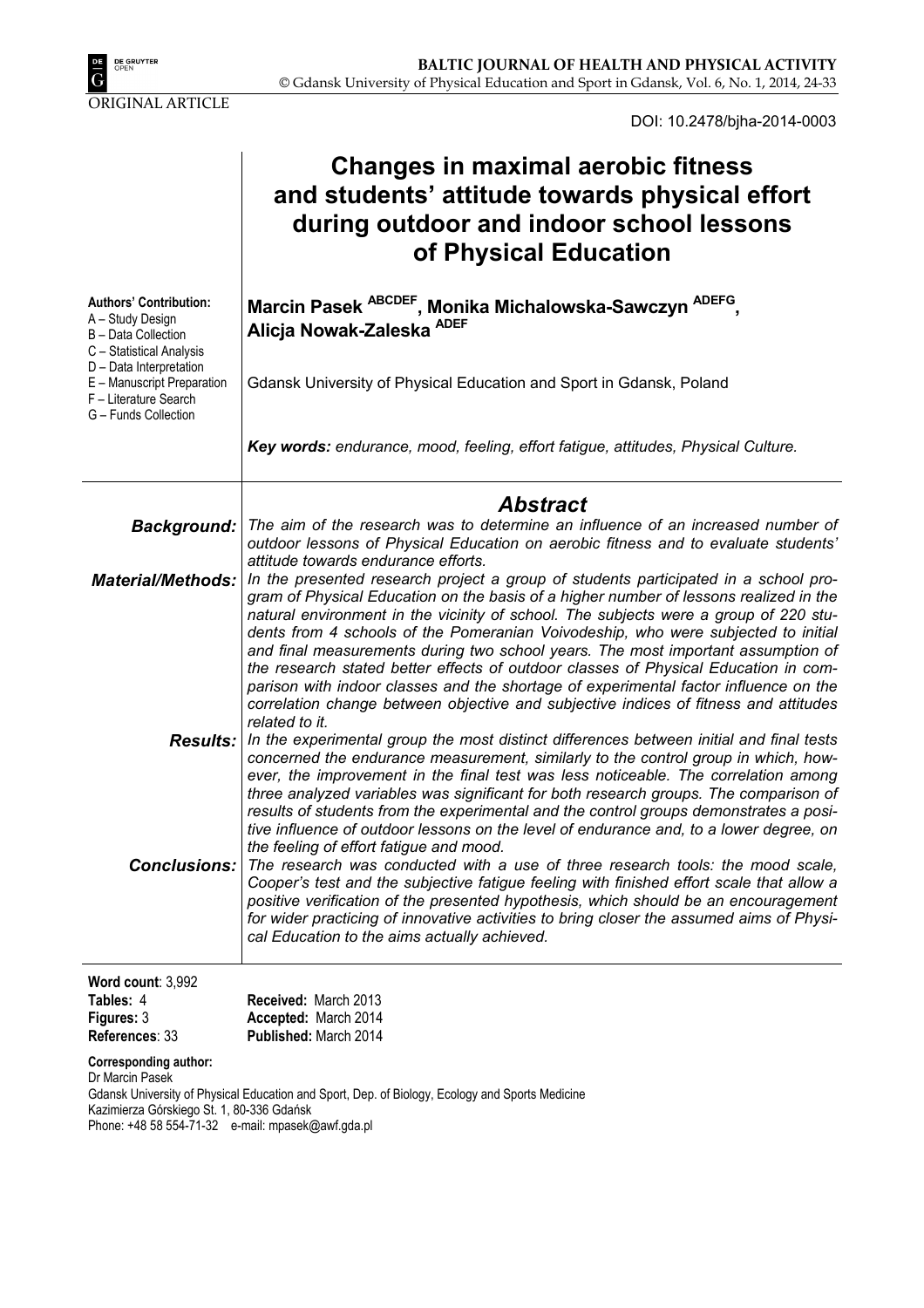#### **Introduction**

During the last decades within the framework of Physical Education school process effective methods of improving educational effects both in the sphere of students' attitudes and measurable effects related to general physical fitness were looked for. Among often practiced methods pedagogical innovations were referred to. Through their assumptions an attempt was made to introduce student's coursebook for Physical Education [1] as well as to promoteparents and teachers' activity through participation in regular parent-teacher meetings of Physical Education [2]. The area of research encompassing regions with a low level of industrialization created conditions to verify positively hypotheses assuming better effects of lessons conducted in the open space in comparison with lessons realized in closed rooms [3]. From among researchconducted recently, mainly the Cracovian experiment deserves attention. The obtained results constitute a base for the statement that a change in school lessons organization and other than traditional system of evaluation may beneficially influence students' attitudes towards physical culture. On the other hand, the aim of an experiment conducted in Poznan was to find an answer to the question if cooperation with students in deciding about their own mark based on the system of development planning "decide yourself" is more effective in the context of educational effects than the traditional model of formative education, in which assigning tasks and execution of their accomplishment under teacher's controldominates. Most of these educational activities brought expected effects, whichconfirmsthe validity of such activities and encourages realizingthem more often.

We currently observeincreasing separation of man from nature, whose integral part he used to be, and which is induced by the development of civilization. Nowadays the eventuality of returning to its bosom seems to be unrealistic, and what is worse, unnecessary. Health of human body more and more often happens outside its ecological determinantswith a lack of awareness that nature is inorganic human body and that human body is part of the organic nature's order [6]. This resultsin a low number of people renewing their vital forces in nature, although the health properties connected with pollution and noise filtration and production of bactericidal organic aerosols are commonly known [7]. Relatively few national reports demonstrate that professional or school life exposes organism to nearly whole day functioning in closed rooms with increased temperature, low humidity, artificial light, excessive dust and often increased noise [8]. Also foreign sources inform about this, recognizing sanitary-hygienic condition of air in closed rooms [9] and their thermal conditions [10] as the most important limiting element.

In post-war Poland publications in a character of guides concerning physical exercises in an open area [11] also appeared. The period was also the beginning of an idea of a "green gymnasium". It occurred as an answer to poor infrastructure of schools in the range of physical culture and became an important example of pedagogical innovations. However, the idea did not witness realization on a broader scale but nonetheless in the following decades publicationspromoting it appeared [12].

The last two decades of the 20th century were a period of secluded pedagogical interventions turning lessons of Physical Education towards the surrounding nature. In mid-1980s experimental research was started in the area of Zamosc (Southern-Eastern Poland), the aim of which was to compare biological-health and educational effects of Physical Education lessons in an open space and in a gymnasium with initial assumption that better effects are achieved during outdoor lessons. The project was realized in two stages and witnessed both scientific analysis and studies of a didactic character [13].

The aim of the presented research was to determine an influence of an increased number of outdoor lessons of Physical Education on aerobic fitness and to evaluatestudents' attitudes towards endurance efforts. Its realization was based on a comparison of results of an initial and a final test in an experimental group and initial and final results in a control group. Also the direction and strength of correlation between variables subjected to analysis was determined, and a comparison of mood, endurance and fatigue for the experimental group with the results of the control group separately in the initial and the final test.

We assumed that lessons would be realized according to the same didactic-educational plan prepared for each pair of classes. Each teacher conducted the lessons in their classes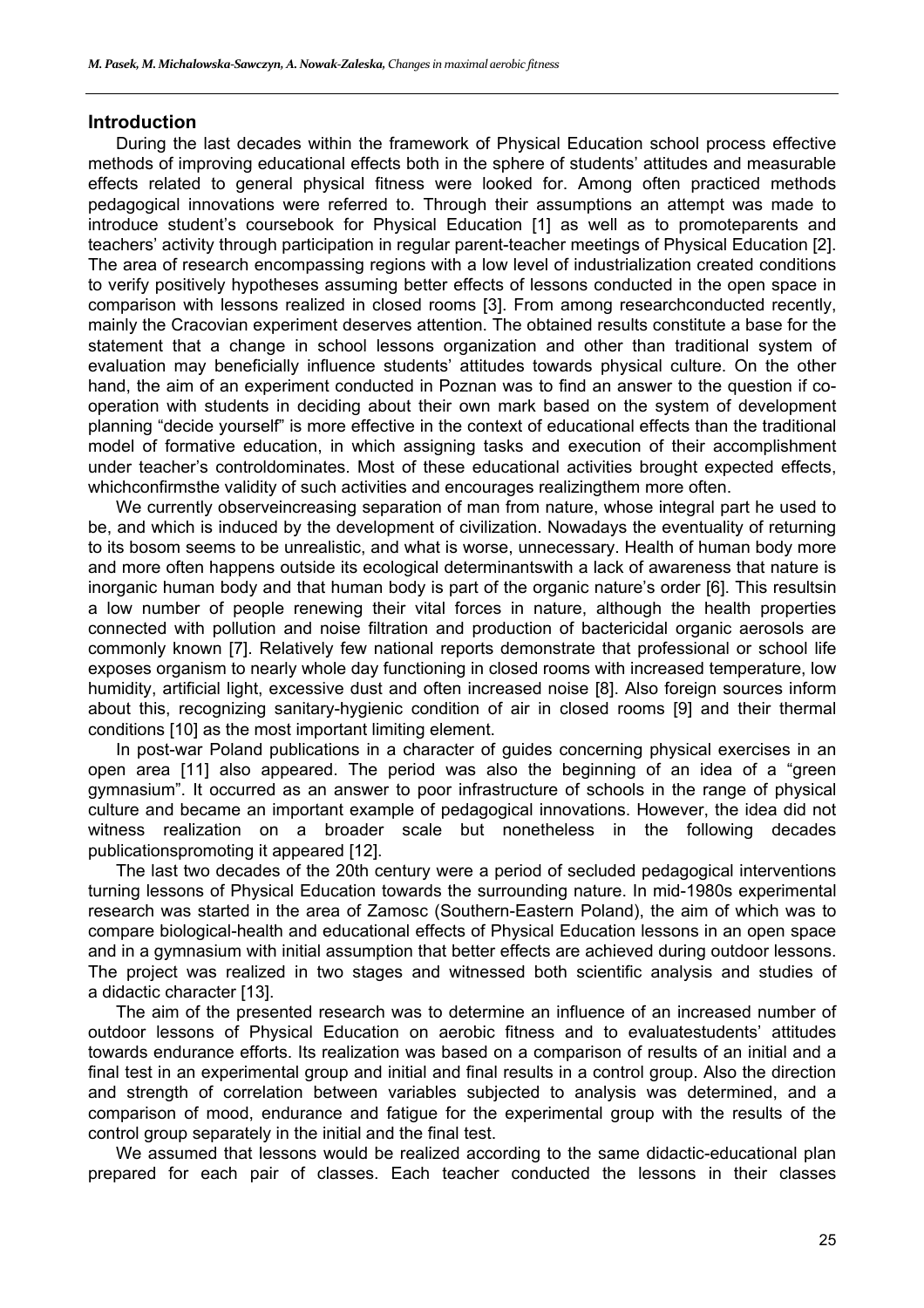(experimental and control) according to the plan that included basic contests of a program possible to be realized, both in open areas and in the gymnasium, in which we referred to earlier research in this respect [3].

#### **Material and methods**

The presented project was realized in the school years 2000/2007 and 2007/2008. 220 students from 4 elementary schools of Pomeranian Voivodeship were included in the experiment. They came from 2 urban schools from Gdynia and 2 rural schools placed in Choczewo and Luzino in the north of the Voivodeship. In each school that participated in the project, there were 2 groups of boys (experimental and control) and 2 groups of girls (experimental and control). The research was realized at the second stage of education in four successive semesters, in the 5th and 6th grade of education. The experimental group consisted of 49 boys and 54 girls, whereas the control group of 54 boys and 65 girls. Students exercising more often in an open area came in a similar number from the city and the country (city  $-49$ ; country  $-54$ ). In the control group there were 57 students from the city and 60 from the country.

The main method applied in the research was a natural experiment as a confirmed method of pedagogical analysis [14]. It is based on testing a phenomenon in normal conditions and manipulation of conditions that is proposedby a researcher. The experiment needed the choice of both the experimental and the control group; the aim of the latter was to demonstrate the range of changes happening under the influence of a specific variable in a population involved in the experiment. The experimental factor and at the same time the independent variable was a higher number of outdoor lessons, which in all schools participating in the experiment took place in the closest vicinity of school. The number of outdoor lessons planned weekly was not precisely assumed because of changing weather conditions, especially during the autumn-winter period. Students participating in the experiment exercised outdoors always when the weather conditions were encouraging, which was sometimes up to four times a week.

Initially we based on previous research assumptions [3] that determined the number of outdoor lessons of Physical Education at a level of 75% for the experimental group and for the control group at a level of 25-33%. In the presented research we finally achieved an average level of 60- 65% for experimental classes and 30% in the control group.

Independent variables were: mood before accomplishment of an effort test, endurance and subjective fatigue feeling,whereas mediating variables were climate elements, gender of the tested students and their place of living.

Three measurement tools were used in the research:

- 1. A 5-point mood scale that is a reflection of emotional attitude towards a lesson before its beginning. In the scale bad mood and dislike to the lesson is marked with 1 point and very good mood and willingness to participate in a lesson with 5 points. For the needs of research the tool was used before lessons with an identical program and more precisely before 12-minute Cooper's test.
- 2. Cooper's test a 12-minute test that is used to evaluate the level of endurance, which is assessed with the meters of the covered distance [15]. Accomplishment of the recommended test on a running track was possible only in one of the schools, which is why in the remaining ones we marked out the closed route with laps of 50 meters on a plain area. We conducted 2 tests according to instructions for a 12-minute run [16], the first after 3 weeks from the day of the beginning of school year 2006/2007, which was an initial measurement and the second,which was the final measurement, at the end of school year 2007/2008.
- 3. Noble-Borge's scale applied by students directly after finishing Cooper's test. It is a subjective method to evaluate endurance effort's fatigue feeling which still met with positive opinions in case studies [17]. In the pre-test conducted in the school year precedingthe beginning of research we used a more widely known 15-point Borg scale with grading from 6 to 20, but similarly to earlier research [3], there were difficulties in mastering by children from the 4th grade. Therefore, in the initial and the final measurement we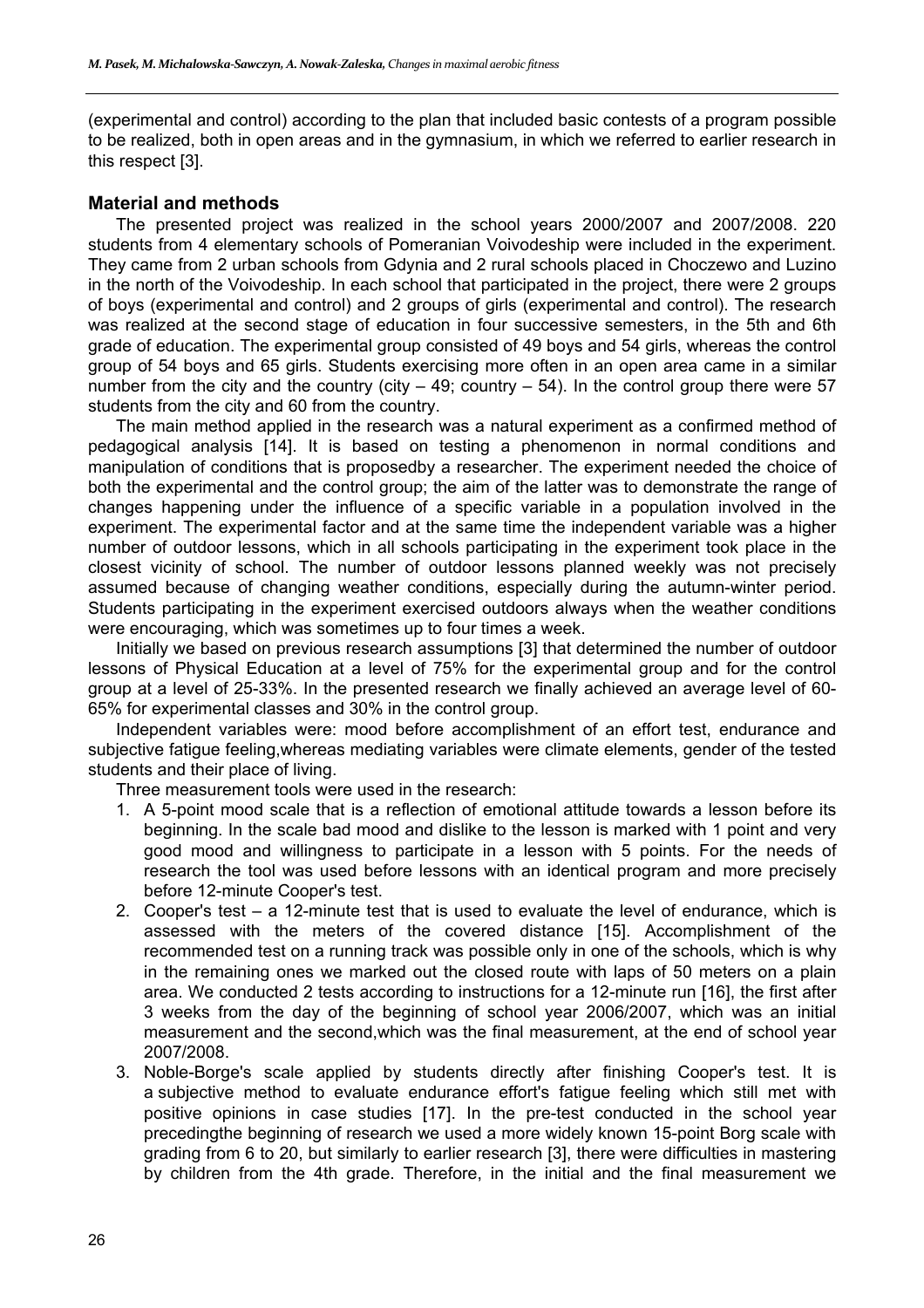applied 10-point Noble scale with co-authorship of Borg et al. [18], known as Noble-Borg's scale, in which the value of 0.5 point corresponds with very, very light effort and value of 10 points with extremely high effort.

We tried to realize the aim of the research by answering the following research questions:

- 1. To what extentthe mood of students participating in outdoor exercises differs from the mood of students exercising in a gymnasium?
- 2. How significant are the differences in endurance of children exercising outdoors and in the gymnasium?
- 3. In what way did the feeling of burden with effortamong student practicing more often outdoors change in the final phase of the project and was it lower than in the case of students from the control group?
- 4. To what degree are correlations between the level of mood and endurance, and the degree of effort fatigue feeling disclosed and are they connected with participation in outdoor lessons of Physical Education?

Own observations and literature analysis taking into consideration the posed questions allowedformulating the following research hypotheses:

- 1. Maximal aerobic fitness is higher and mood evaluation of burden with effortis better among students participating in outdoor lessons of Physical Education.
- 2. Participation in a higher number of Physical Education lessons in open near-school area should influence the change of correlation between mood, endurance and fatigue feeling.

In the overwhelming number of cases during statistical analysis we stated a lack of normal distribution. It was the base for using non-parametric tests of differences significance. A comparison of the experimental group and the control group in the initial and the final tests of mood, endurance and subjective fatigue feeling was based on a graphic presentation of data collected in form of a diagram. We also accomplished evaluation of connections between the mentioned variables, for which Spearman's correlation rangecoefficient was used. In turn, to compare mood, endurance and subjective fatigue feeling in the experimental and the control group in the initial and the final test, U Mann-Whitney test was applied. For all calculations we assumed that the level of statistical significance that does not exceed 5% of random mistake ( $p$ <0.05), marking statistically significant caseswith bold print.

# **Results**

The comparison of the initial and the final tests' results separately for students realizing most Physical Education lessons in open area and in the gymnasium shows higher positive changes for the first group. In the scope of mood we did not find differences between both tests in the control group (Fig. 1).

The set of Cooper's test results revealed more significant differences. Both groups presented a similar level of endurance during the initial measurement, but during the research students of the experimental group more effectively shaped endurance (Fig. 2).

Also in the case of fatigue feeling the evaluation after accomplishment of the endurance test, the improvement was demonstrated only in the case of experimental participants, who recognized the completed effort as lighter than in the initial test, which means they marked it with lower grading. For the control group we did not state differences between the initial and the final measurement (Fig. 3).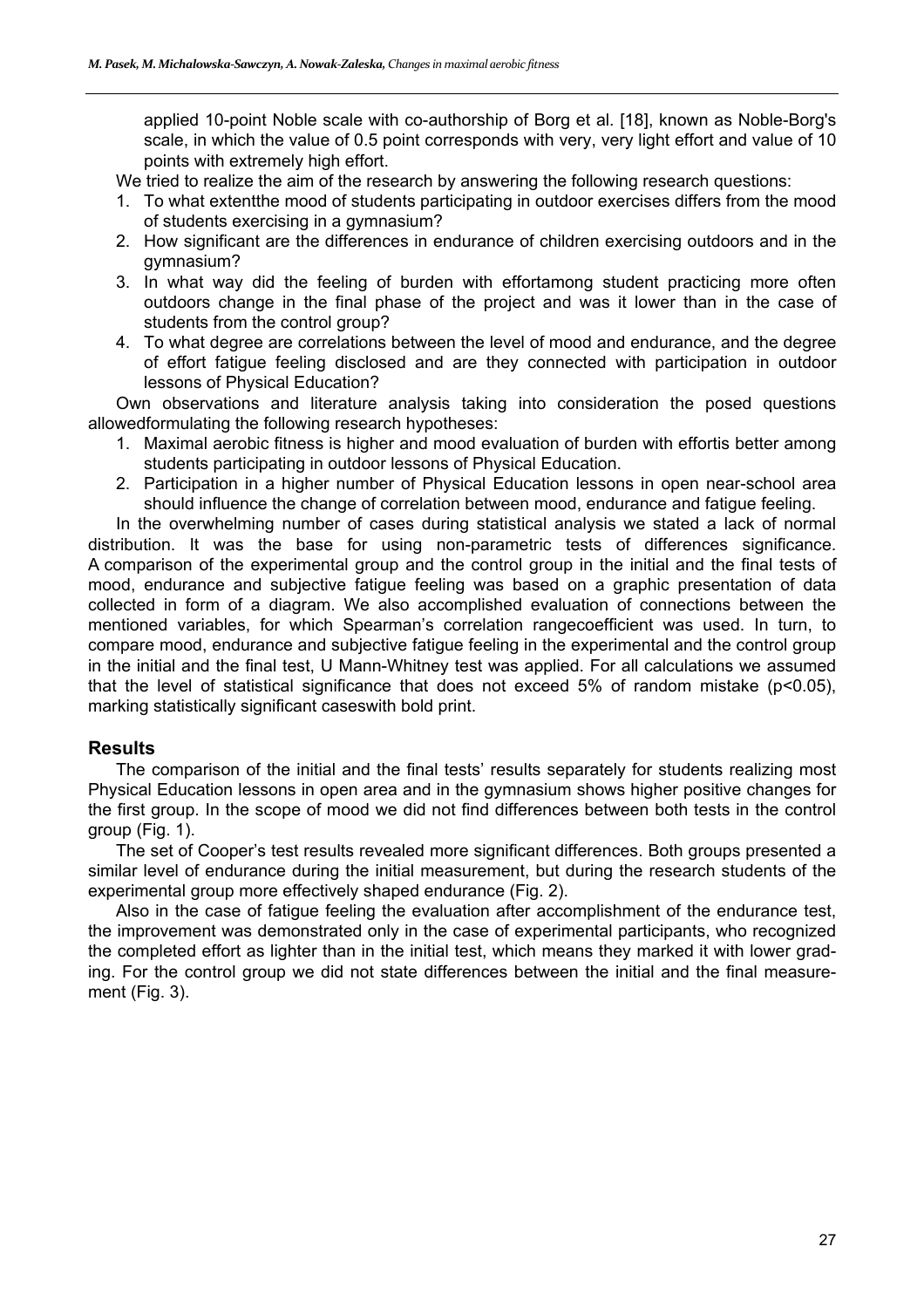

Fig. 1. Comparison of mood results (in points) in the initial and the final test, separately for the experimental and the control group



Fig. 2. Comparison of endurance in the initial and the final test, separately for the experimental and the control group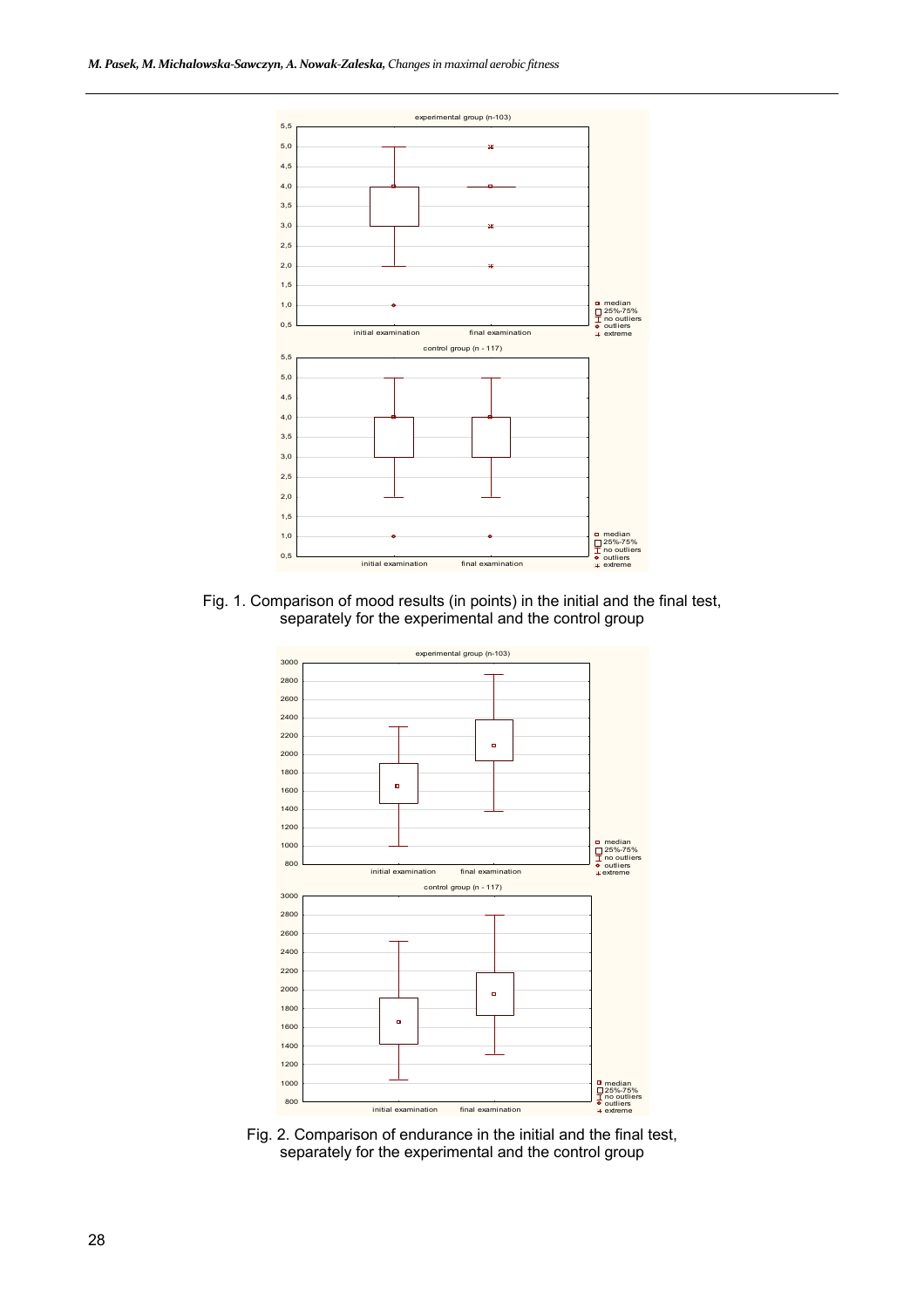

Fig. 3. Comparison of subjective effort fatigue feeling (in points) in the initial and the final test, separately for the experimental and the control group

Analysis of correlation between the tested indices of fitness and attitude brought very similar results regardless of the time of measurement accomplishment. We noticed statistically significant negative connections between mood and fatigue, and statistically significant positive connections between mood and endurance. The relationship between the level of endurance and the level of fatigue in both groups had a negative sign; however, in the experimental group it did not have marks of statistical significance in any of the two conducted measurements (Tables 1 and 2).

| Tab. 1. Correlation coefficient between mood, endurance and subjective fatigue feeling in the experimental |  |
|------------------------------------------------------------------------------------------------------------|--|
| and the control group in the initial measurement                                                           |  |

| Group     |           | Experimental group (n =103) |           | Control group ( $n = 117$ ) |           |           |  |  |
|-----------|-----------|-----------------------------|-----------|-----------------------------|-----------|-----------|--|--|
| Feature   | mood      | endurance                   | tiredness | mood                        | endurance | tiredness |  |  |
| Mood      | 1.0000    | 0.2720                      | $-0.4528$ | 1.0000                      | 0.3876    | $-0.7088$ |  |  |
| Endurance | 0.2720    | 1.0000                      | $-0.1662$ | 0.3876                      | 1.0000    | $-0.3526$ |  |  |
| Tiredness | $-0.4528$ | $-0.1662$                   | .0000،    | $-0.7088$                   | $-0.3526$ | 1.0000    |  |  |

Tab. 2. Correlation coefficient between mood, endurance and subjective fatigue feeling in the experimental and control group in the final measurement

| Group     |           | Experimental group (n =103) |           | Control group ( $n = 117$ ) |           |           |  |  |
|-----------|-----------|-----------------------------|-----------|-----------------------------|-----------|-----------|--|--|
| Feature   | mood      | endurance                   | tiredness | mood                        | endurance | tiredness |  |  |
| Mood      | 1.0000    | 0.3681                      | $-0.6537$ | 1.0000                      | 0.4445    | $-0.8020$ |  |  |
| Endurance | 0.3681    | 1.0000                      | $-0.2256$ | 0.4445                      | 1.0000    | $-0.3773$ |  |  |
| Tiredness | $-0.6537$ | $-0.2256$                   | 1.0000    | $-0.8020$                   | $-0.3773$ | 1.0000    |  |  |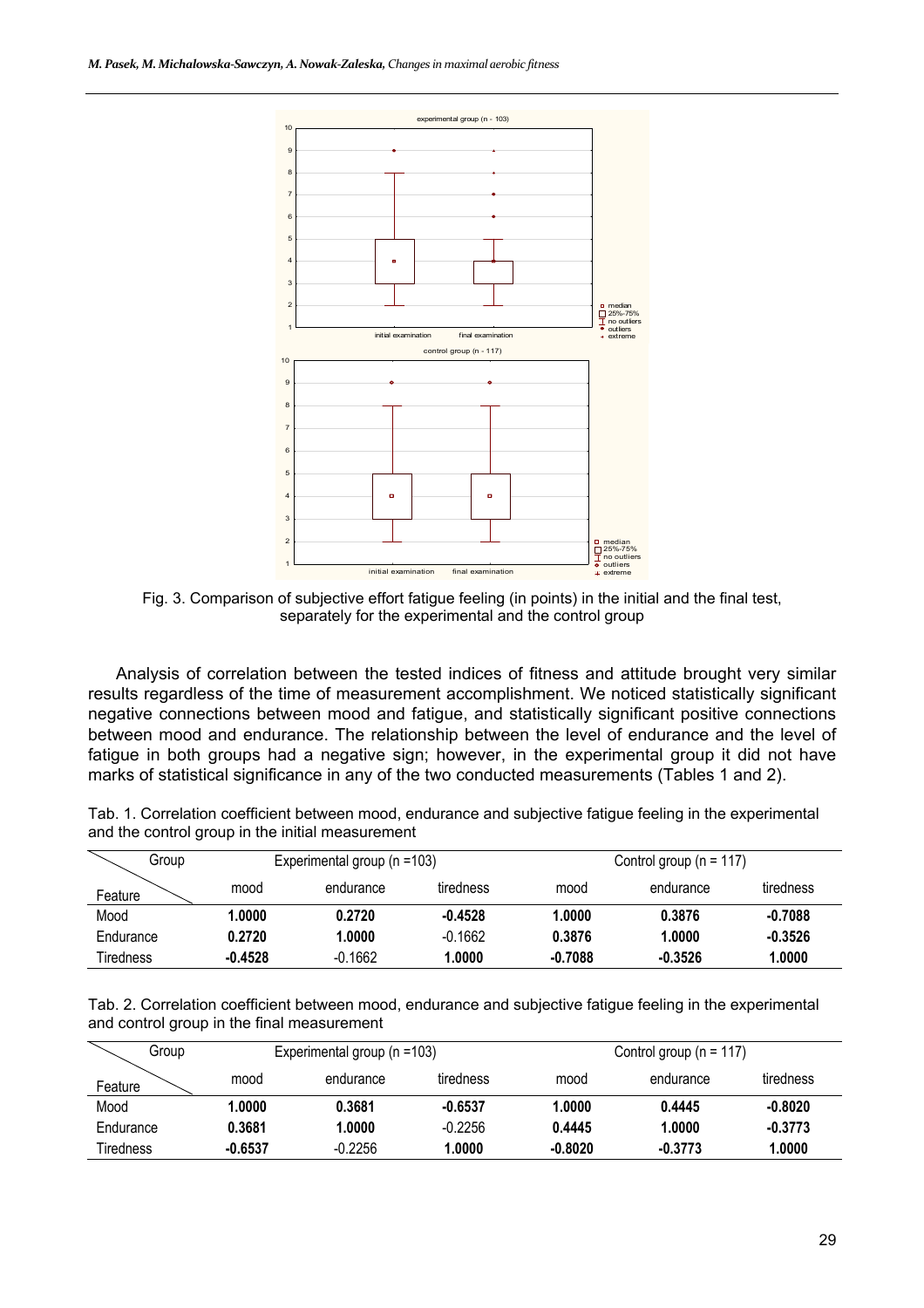The initial measurement of mood, endurance and subjective fatigue feeling in the experimental and the control group revealed very similar results. During the final test we noticed a distinct advantage of students from the experimental group with respect to endurance and close to statistical significance its advantage with respect to mood. Also nearly unnoticeable during the initial test differences in the level of fatigue significantly increased during the final measurement in favor of students participating more often in outdoor lessons of Physical Education (Tables 3 and 4).

|                       | Feature | Mood         |        |           | Endurance |        |     | Tiredness    |        |           |
|-----------------------|---------|--------------|--------|-----------|-----------|--------|-----|--------------|--------|-----------|
| Group                 |         | $\mathbf{v}$ | M      | <b>SD</b> | x         | М      | SD  | $\mathbf{v}$ | М      | <b>SD</b> |
| Experimental group    |         | 3.72         |        | 0.83      | 1681      | 1650   | 308 | 4,27         | 4      | 1,47      |
| Control group         |         | 3.70         | 4      | 0.83      | 1694      | 1650   | 342 | 4,30         | 4      | 1,53      |
| Level of significance |         |              | 0.8576 |           |           | 0.9788 |     |              | 0.9534 |           |

Tab. 3. Comparison of mood, endurance and subjective fatigue feeling in the experimental and the control group during the initial test

Tab. 4. Comparison of mood, endurance and subjective fatigue feeling in the experimental and the control group during the final test

|                       | Feature | Mood |        |           | Endurance |        |           | Tiredness |        |           |
|-----------------------|---------|------|--------|-----------|-----------|--------|-----------|-----------|--------|-----------|
| Group                 |         | x    | M      | <b>SD</b> | x         | M      | <b>SD</b> | x         | М      | <b>SD</b> |
| Experimental group    |         | 4.05 |        | 0.69      | 2146      | 2090   | 333       | 3,85      | 4      | 1,29      |
| Control group         |         | 3.84 | 4      | 0.80      | 1987      | 1950   | 336       | 4,19      | 4      | 1,53      |
| Level of significance |         |      | 0.0611 |           |           | 0.0005 |           |           | 0.1693 |           |

# **Discussion**

The obtained results concerning mood before completing the endurance test brought interesting observations, mainly in relation to the final measurement. In the initial test the differences in grading between the experimental and the control group were nearly unnoticeable (the average number of achieved points was 3.72 and 3.70, respectively). The final test suggests a significant role of the experimental factor in shaping both variables (mood evaluation 4.05 in the group involved in the experiment and 3.84 in the control one). Tests of children from the area of Zamosc [3] were partly similar in research assumptions concerning the influence of lessons in open area and a gymnasium on mood. However, in their case students' mood was analyzed before each lesson, unlike in the present test only before completing the endurance test. The Zamosc test indicates slight differences in favor of the experimental group in the first test (4.61 to 4.55) and higher ones in a test repeated a few years later on a different group of students (4.38 to 3.96). During analysis 2 regularities were noticed: in the first test evaluations of lesson standardized during winter months, only to differentiate in favor of the experimental group at the beginning of the school year and in spring; however, in the repeated test we noticed an alarming symptom of a general decrease in the mood level before a lesson in comparison with the first test [3]. Also experimental research from Krakow [4], in which a 5-point mood scale was applied, demonstrated better mood before lessons among groups that choose outdoor activities independently, and better one in the case of boys than among girls, which can be treated as a confirmation of a positive influence of the pedagogical experiment on attitudes towards physical culture.

Endurance tests with the use of Cooper's test indicated a positively modifying influence of outdoor Physical Education lessons on this element of physical fitness. The initial level of endurance was very similar in both groups: during 12 minutes students from the experimental group covered the distance of 1,681 m and students from the control group the distance of 1,694 m. In the final research both groups achieved on average 2,146 m and 1,987 m, respectively. It gave an average increase in distance of 465 m among students exercising more often outdoors and 293 m in the case of the control group. The results can be related to the most methodologically close research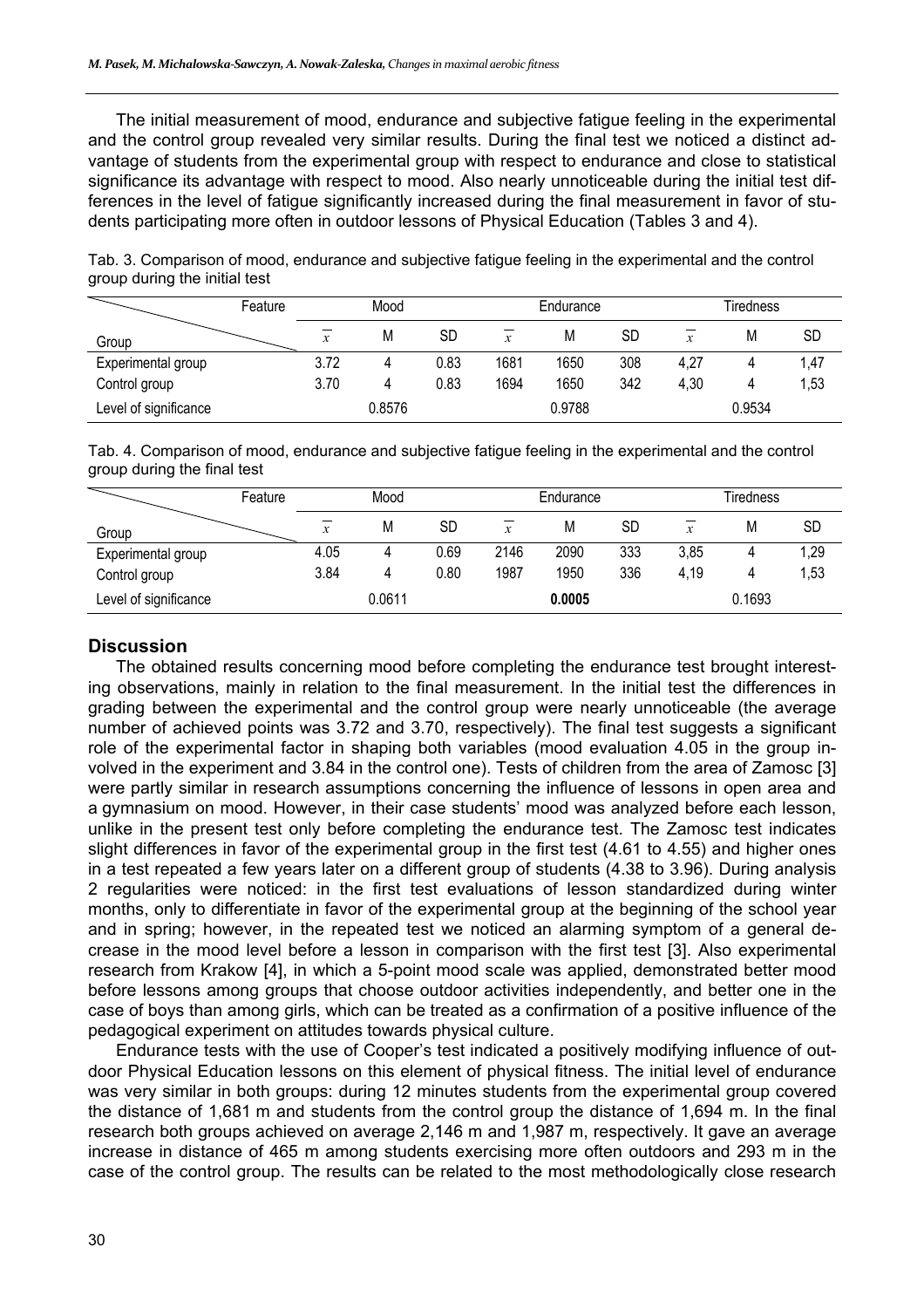conducted in Podkarpacie area [3], where during the first phase of research during four measurements girls achieved average results in the range of 1,880 and 2,190 m in outdoor groups and 1,947 to 2,067 m in groups from a gymnasium. Among boys we observed noticeable differences in favor of students participating in the experiment – during 4 tests they achieved 2,175 to 2,571 m, whereas the range of 2,132 to 2,273 m among boys from control groups. The results for groups exercising in open area were confirmed in a test repeated a few years later, however, without a breakdown into gender [3]. Students from the experimental group increased the distance covered during 12 minutes from 1,952 to 2,216 m and students from the control group only from 1,999 to 2,028 m. The comparison of the obtained results with simultaneously conducted measurements in the central-east macro region of the country [19] points to better results of the analyzed groups of students. According to standards [19], normative results of both genders, in the experimental and the control group, can be considered as good. However, national proposals of norms for the level of endurance [20] and based on centile values other Polish [16] and foreign norms[21,22] are definitely more rigorous and qualify endurance achieved in the present measurements as low or very low.

Research connected with fatigue feeling has been conducted since the beginning of the 1980s with the use of 15-point Borg's scale; however, with time researchers encouraged to analyze it more deeply only in relation to adults, as the perception of burden with effort is quite limited among children [23]. Nevertheless, researchers noticed connections between the degree of effort and increasing fatigue feeling induced by it [24]. In an overwhelming number of cases a practical application of extended scale was challenged because of a misunderstanding of both the description of the scale's grading and a high number of points. In connection with this, simplifying it for the needs of testing children was suggested [25], even though Noble [18] made earlier an effective attempt to create it. Similarly to Cooper's test, the differences in subjective fatigue feeling with effort were minimal in the initial test (average results of 4.27 in the experimental group and 4.30 in the control group). Meanwhile, the final measurements brought a more significant difference within this index, as value of 3.85 points in experimental group corresponds with 4.19 points in the control group. The results can be related to the results obtained by students from Podkarpacie in different parts of Physical Education lessons [3]. During the first test students evaluated effort intensity as follows: during outdoor warm-up  $-2.84$ , in a gymnasium  $-2.72$ , in the peak of the main part it was respectively, 4.08 and 4.35 points and at the end of the lesson's main part 3.28 and 2.89. However, in the second test the results were as follows: 3.61 and 3.17 during warm-up, 4.08 and 3.17 in the peak of the main part and 3.24 and 2.80 at the end of the main part. In both tests outdoor lessons were assessed as more intense.

Correlation analysis between mood, endurance and effort's evaluation points to numerous connections between these elements. Connections between physical fitness, among them endurance, and positive measures of health, such as good mood or moderate fatigue with physical effort, are complex and difficult to interpret, mainly when considering their multifactor determinants, as well as because of methodological difficulties in evaluation of physical activity and health [26]. In the absence of direct references in literature to connections of endurance with fatigue feeling or mood, it is worth noticing connections between the level of fitness and risk factors, among them between lipid density, obesity and increased arterial blood pressure [27]. When considering emphasized connections between effort fatigue feeling and the heart rate achieved during this effort [18], we should also mention negative connections between HR frequency during sub maximal effort and the results of a step-test [28], and VO2max [29]. A strongly negative correlation was also observed between strictly associated with the level of physical fitness absence from Physical Education lessons, and students' health self-assessment, among them headaches, back pains and stomachaches [30]. The same author also points to a lack of observed connections between school absence, tiredness, sluggishness, nervousness and bad mood. In turn, in many publications physical activity of an aerobic type is credited to be connected with the mood level, a reduction in physiological after-effects of stress [33], limitation of fear and depressive states and mood improvement [33].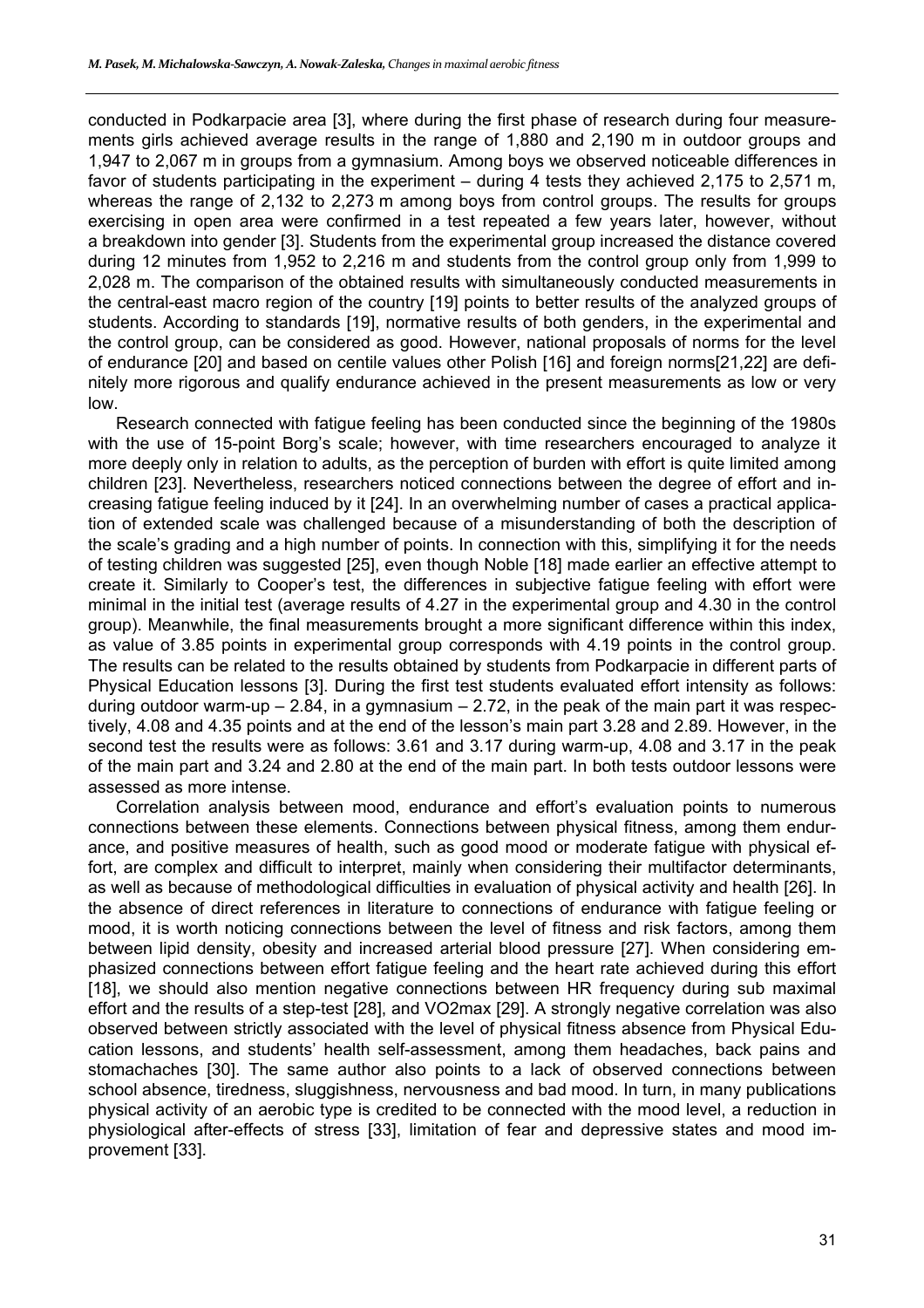Against a backdrop of results obtained by students from the experimental and the control group, interesting are data related to gender and the place of living. Achieving better results in the endurance test by boys was evident in comparison with girls (p<0.01), whereas endurance of rural and urban students did not differ significantly. Similarly, in the context of mood evaluation and evaluation of effort fatigue feeling, both gender and the place of living proved to be insignificant. This shows that in shaping students' attitude towards endurance effort, independent variables have a higher significance than mediating variables.

# **Conclusions**

Taking stand towards the first research question, it should be stated that conducting a higher number of Physical Education units in outdoor area effects in improvement of mood before completing an endurance test, which is indicated with higher average scoring of this element among students from the experimental group. Although comparison with other authors' results, especially concerning foreign research, indicates generally weekly developed endurance, we observe significantly better results of measurement of this constituent of physical fitness among students exercising more often in an open area. This was confirmed by a more significant improvement in the effort fatigue index in the group undergoing experiment, whose members felt lower tiredness during the final measurement than participants of the control group, whereas during the initial test the difference was minimal. Referring to the question about connections between the level of mood and endurance, and the level of fatigue with physical effort, it was demonstrated that the correlations are quite strong, except for connections between endurance and fatigue in the experimental group in both tests. The pedagogical intervention students of the experimental group were exposed to did not influence the change of direction or the strength of correlations between the tested variables.

Research analysis allows verifying positively the presented hypotheses and formulating the final conclusions:

- 1. The results obtained by the experimental group in the final test proved to be better than the initial results, which concerned all three analyzed parameters.
- 2. In the final tests students from the experimental group demonstrated better endurance and better, however on the border of statistical significance, mood than students from the control group.
- 3. Correlations between three dependent variables are in most of the cases statistically significant, both in the experimental and the control group.
- 4. Pedagogical intervention in the form of a higher number of Physical Education lessons organized in near-to-school area did not influence the change in strength and direction of the correlation between mood, endurance and subjective feeling of fatigue with effort.

#### **References**

- 1. Umiastowska D. Potrzebny jest rowniez podrecznik [A coursebook is needed too]. *Wychowanie Fizyczne i Zdrowotne*. 1990; 1: 22-24. Polish.
- 2. Przewęda R, editor. Wychowanie fizyczne w Polsce [Physical education in Poland]. Warszawa: AWF; 1992. Polish.
- 3. Panczyk W. Biologiczno-zdrowotne I wychowawcze efekty lekcji wychowania fizycznego w tereniei w sali [Health-biological and educational effects of outdoor and indoor lessons of physical education]. Zamosc: ODN; 1999. Polish.
- 4. Madejski E. Wpływ modernizacji szkolnego systemu wychowania fizycznego naefektywnosc zajec oraz postawy uczniow wobec kultury fizycznej [Influence of modernization of school physical education scheme to efficiency of classes and pupils attitudes toward physical culture]. Krakow: AWF; 2000. Polish.
- 5. Bronikowski M. Postawy prosomatyczne mlodziezy gimnazjalnej jako efekt interwencji edukacyjnej w procesie wychowania fizycznego [Pro somatic attitudes of Middle school youths as an effect educational intervention in physical education process]. Poznan: AWF; 2008. Polish.
- 6. Pawlucki A. Rozwazania o wychowaniu [Deliberations about education]. Gdansk: AWF; 1994. Polish.
- 7. Toczek-Werner S. Srodowisko przyrodnicze jako wartosc w kulturze fizycznej [Natural environment as a value in physical culture]. In: Blachaa R, Bigiel W, eds. *Kultura fizyczna w srodowisku przyrodniczym w okresie letnim [Physical culture in natural environment in summertime*]. Wroclaw: AWF; 2003, 7-15. Polish.